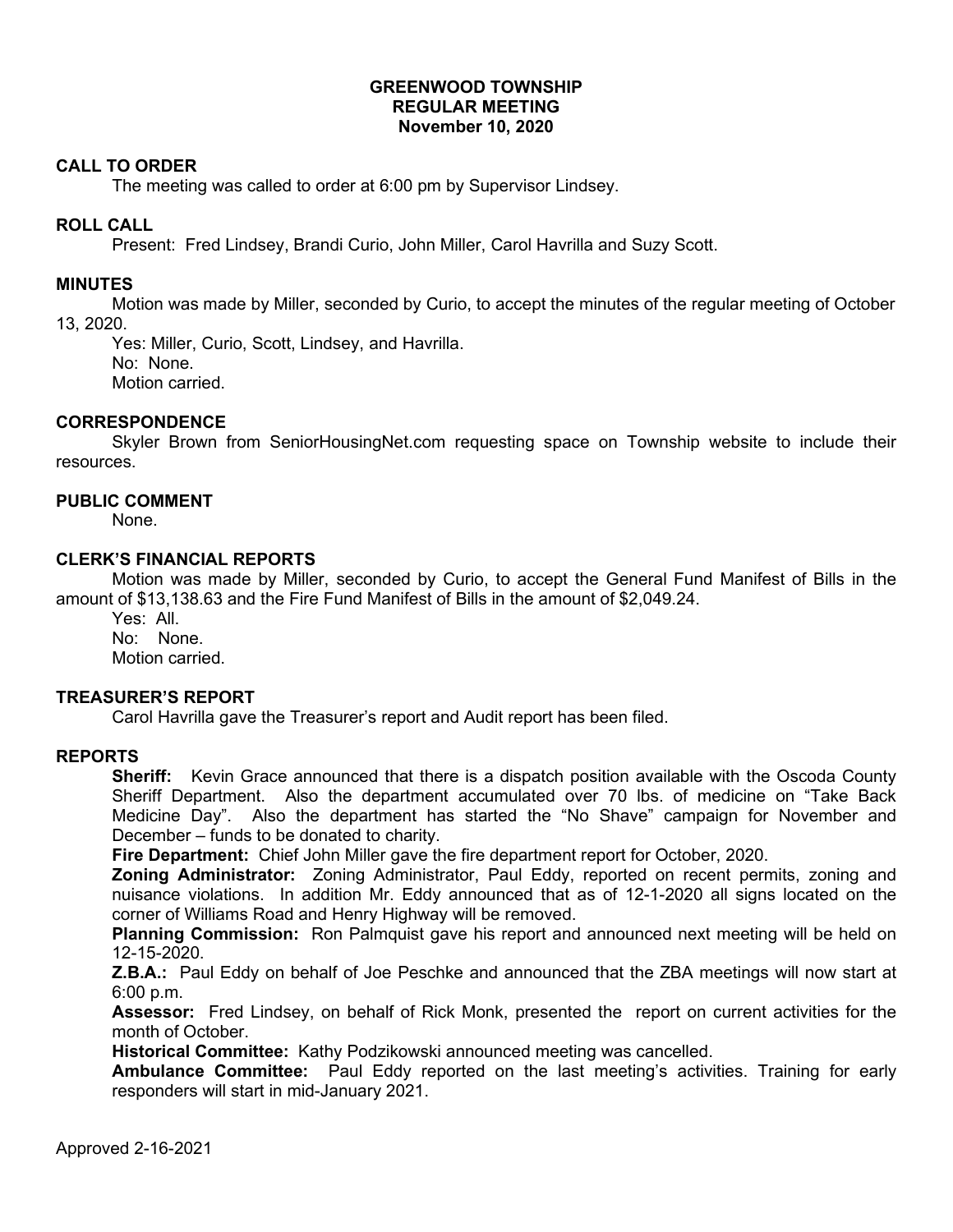## **AGENDA APPROVAL**

Motion was made by Curio, seconded by Havrilla, to approve the agenda of November 10, 2020. Yes: All. No: None. Motion carried.

## **OLD BUSINESS**

**A. Roads:** Attorney Bryan Graham provided an overview of the processes to levy taxes on road improvement.

## **NEW BUSINESS**

**A. Policies & Procedures:** Motion was made by Lindsey, seconded by Curio, to approve the new policies and procedures for Greenwood Township employees.

Yes: All.

No: None.

Motion carried.

**B. Amended Budget**: Motion was made by Scott, seconded by Miller, to approve the 2020-2021 amended budget.

Yes: All.

No: None.

Motion carried.

**C. Board of Review:** Motion was made by Havrilla, seconded by Scott, to appoint Flanigan, Worsley and Lundberg for the 2021 Board of Review.

Yes: All.

No: None.

Motion carried.

**D. Oscoda County Designated Assessor:** Motion made by Havrilla, seconded by Curio, to approve a County Designated Assessor.

Yes: All.

No: None.

Motion carried.

**E. Cory Connelly:** Motion was made by Havrilla, seconded by Curio, to support Sean Hofstra on his Eagle Scout project and install a fire signage at Station 2.

**F. Adopt Poverty Guidelines:** Motion made by Havrilla, seconded by Curio to approve the poverty guidelines.

**G. Adopt Property Tax Exemption Checklist:** Motion made by Miller, seconded by Lindsey, to adopt the Property Tax Exemption Checklist.

Yes: All.

No: None.

Motion carried.

**H. Letter Master Plan Survey:** Havrilla makes motion to approve the sending out a Master Plan survey. Lindsey seconds.

Yes: All.

No: None.

Motion carried.

## **PUBLIC COMMENT**

Andy Moll congratulated all the newly elected officials.

## **REMARKS FROM THE BOARD**

Thank you to everyone for their service, both old and new, specifically saying goodbye to Treasurer Carol Havrilla and welcoming newly elected Treasurer, Diane Bissonette, as well as Diane's new deputy, Debra Downing.

Approved 2-16-2021